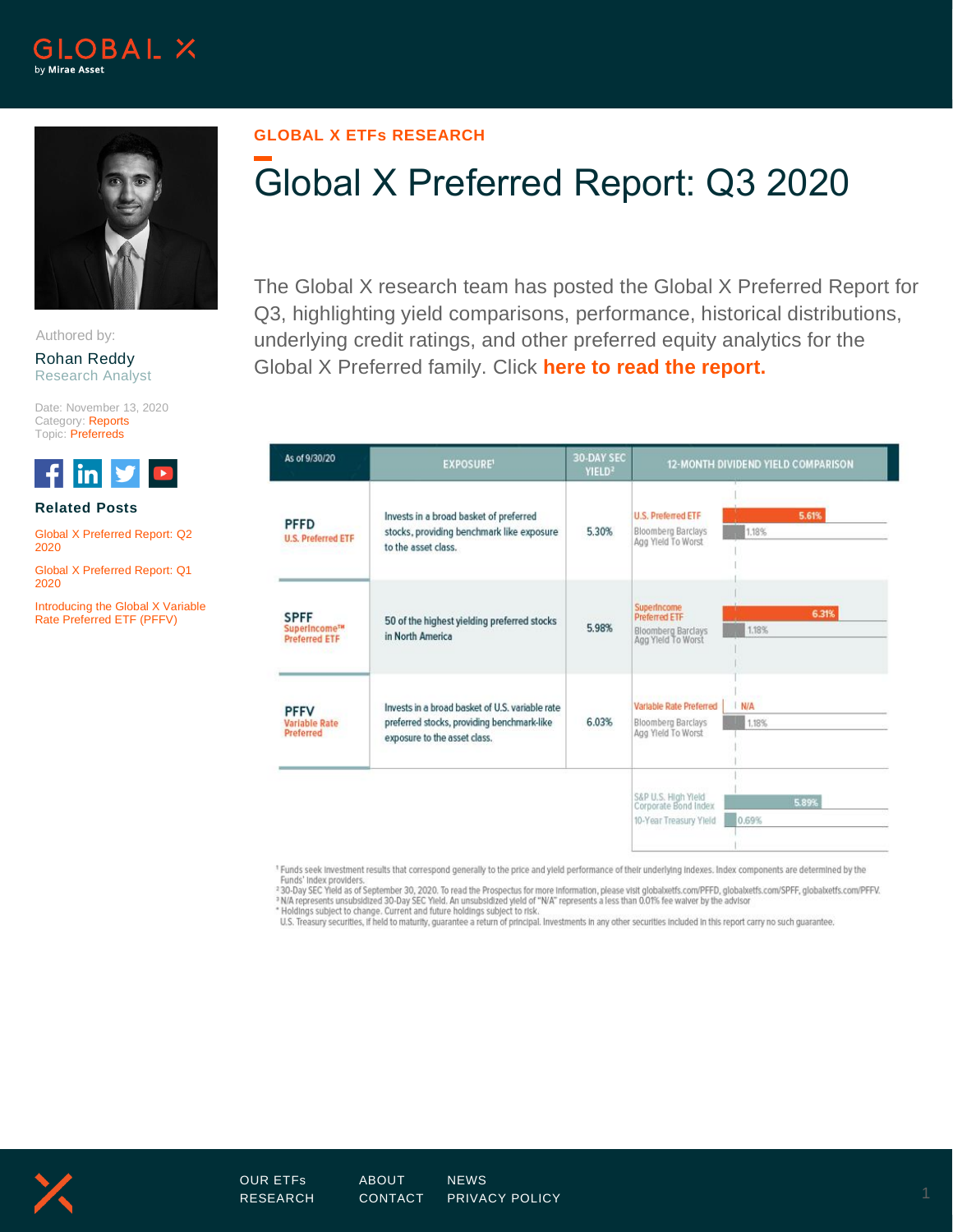

|                                                                                    | <b>Fund Information</b> |                             |                      |                    | <b>Yields</b>                             |                                                            |                                  |  |
|------------------------------------------------------------------------------------|-------------------------|-----------------------------|----------------------|--------------------|-------------------------------------------|------------------------------------------------------------|----------------------------------|--|
| As of 9/30/20                                                                      | <b>Ticker</b>           | <b>AUM</b>                  | <b>Expense Ratio</b> |                    | <b>Distribution</b><br>Yield <sup>2</sup> | 12-Month<br>Dividend Yield <sup>3</sup>                    | 30-Day<br>SEC Yield <sup>4</sup> |  |
| <b>Global X U.S. Preferred ETF</b><br>Inception Date 09/1V2017                     | <b>PFFD</b>             | \$733 m                     | 0.24%/0.23%          |                    | 5.38%                                     | 5.61%                                                      | 5.30%                            |  |
| Global X SuperIncome™<br><b>Preferred ETF</b><br>Inception Date 07/16/2012         | <b>SPFF</b>             | \$182 m                     | 0.58%                |                    | 6.23%<br>6.31%                            |                                                            | 5.98%                            |  |
| <b>Global X Variable Rate</b><br><b>Preferred ETF</b><br>Inception Date 06/22/2020 | <b>PFFV</b>             | \$2.6 <sub>m</sub>          | 0.25%                |                    | 5.75%                                     | <b>NA</b>                                                  | 6.03%                            |  |
|                                                                                    |                         |                             |                      | <b>Performance</b> |                                           |                                                            |                                  |  |
| As of 9/30/20                                                                      |                         | <b>Since Fund Inception</b> |                      | 1-Year             |                                           | <b>Annualized Since</b><br>5-Year<br><b>Fund Inception</b> |                                  |  |
|                                                                                    | <b>NAV</b>              | 16.72%                      |                      | 4.05%              |                                           | и                                                          | 5.19%                            |  |
| <b>Global X U.S. Preferred ETF</b><br>Inception Date 09/11/2017                    | <b>Market Price</b>     | 17.63%                      |                      | 4.43%              |                                           | $\sim$                                                     | 5.46%                            |  |
|                                                                                    | <b>PLCR Index</b>       | 17.49%                      |                      | 4.27%              |                                           | ٠                                                          | 5.42%                            |  |
| The L                                                                              | <b>NAV</b>              | 28.58%                      |                      | $-0.11%$           |                                           | 2.77%                                                      | 311%                             |  |

**Market Price** 31.09% 0.27% 2.82% 3.35% **Preferred ETF** Inception Date 07/16/2012 **SPPEYN Index** 35.05% 0.35% 3.29% 3.73% 5.29% **NAV** × ÷. ٧ **Global X Variable Rate Market Price** 5.23% ÷, ä, ×, **Preferred ETF** Inception Date 06/22/2020 **PFTF Index** 5.38%

The performance data quoted represents past performance. Past performance does not guarantee future results. The investment return and principal value of an investment will fluctuate so that an investor's shares, when sold or redeemed, may be worth more or less than their original cost and current performance may be lower or higher than the performance quoted. For performance data current to the most recent month end, please call 1.888.493.8631, or visit globalxetfs.com.

Expense Ratio: Pursuant to an Expense Limitation Agreement, the Adviser has contractually agreed to reimburse or walve fees and/or limit Fund expenses to the extent<br>necessary to assure that the operating expenses of the Fu from the fund and does not represent total return of the fund. The distribution yield is calculated by annualizing the most recent distribution and dividing by the NAV. 312-Month Dividend Yield: The yield an investor would have received if they had held the fund over the last twelve months assuming the most recent NAV. The 12-Month yield is calculated by summing any income distributions over the past twelve months and dividing by the NAV.

430-Day SEC Yield: A standard yield calculation developed by the Securities and Exchange Commission that allows for fairer comparisons among funds. This figure reflects the Interest earned during the period after deducting the fund's expenses for the period.

**For performance data current to the most recent month- or quarterend or a copy of the Fund prospectus, please visit [PFFD,](https://www.globalxfunds.com/funds/pffd/) [PFFV](https://www.globalxetfs.com/funds/pffv/) and [SPFF.](https://www.globalxfunds.com/funds/spff/)**

SEI Investments Distribution Co. (1 Freedom Valley Drive, Oaks, PA, 19456) is the distributor for the Global X Funds.

Investing involves risk, including the possible loss of principal. International investments may involve risk of capital loss from unfavorable fluctuation in currency values, from differences in generally accepted accounting principles, or from economic or political instability in other nations. Emerging markets involve heightened risks related to the same factors as well as increased volatility and lower trading volume. Securities focusing on a single country and narrowly focused investments may be subject to higher volatility. The Global X International Access Suite Funds are non-diversified.

Shares of ETFs are bought and sold at market price (not NAV) and are not individually redeemed from the Fund. Brokerage commissions will reduce returns Global X NAVs are calculated using prices as of 4:00 PM Eastern Time. Market price returns are based upon the midpoint of the



Global X SuperIncome™